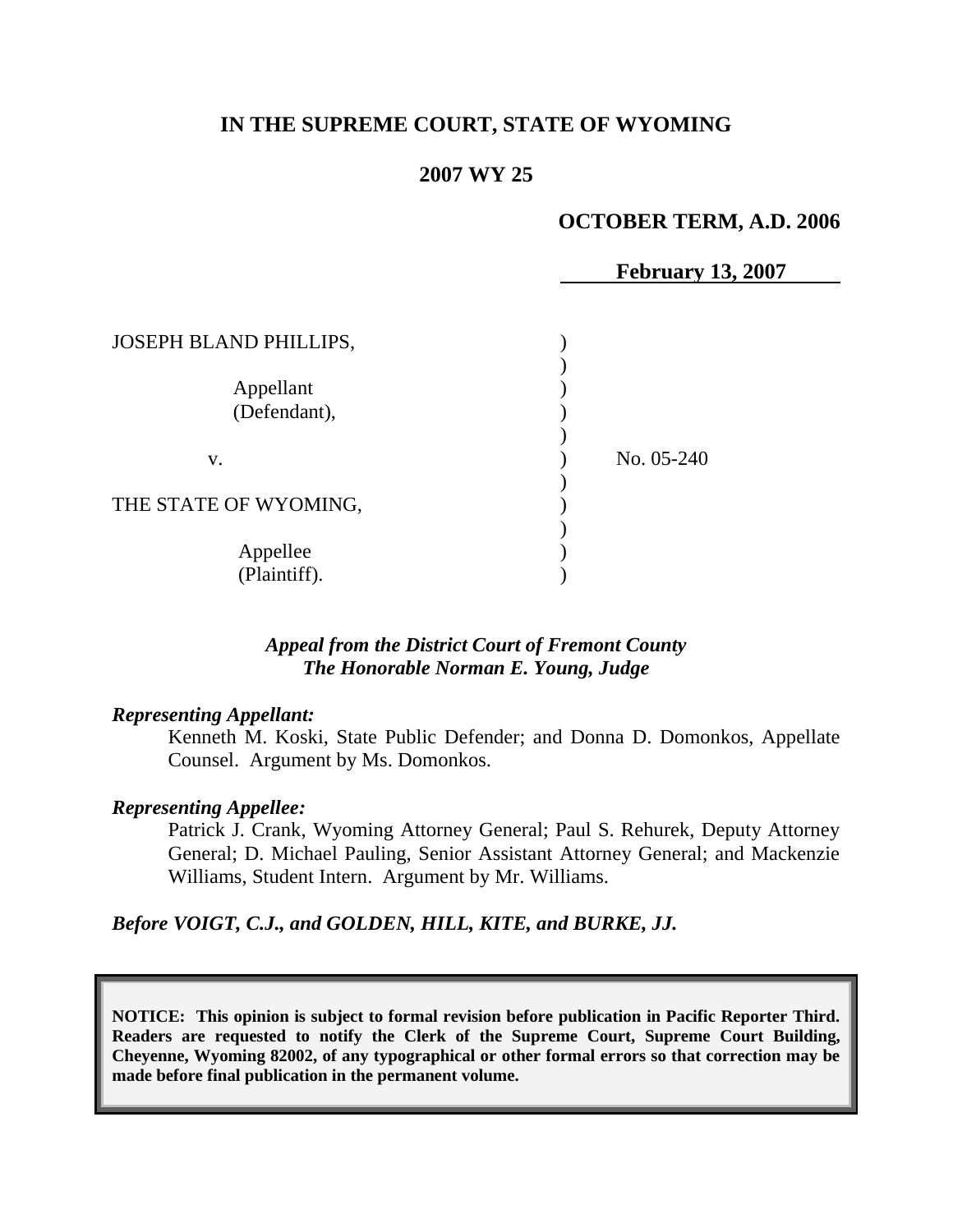## **VOIGT**, **Chief Justice**.

[¶1] A jury found the appellant guilty of third-degree sexual assault and interference with a peace officer. The appellant seeks reversal of the judgment and sentence entered thereafter, on two grounds: one, that the prosecutor committed misconduct during closing argument; and two, that the jury was improperly instructed on the law.

[¶2] We affirm.

### **ISSUES**

[¶3] 1. Did the prosecutor commit misconduct by referring to the appellant as a pedophile during rebuttal closing argument?

2. Did the district court err in instructing the jury as to a statutory defense to a crime that was not charged?

### **FACTS**

[¶4] The appellant befriended the victim and her mother in 1997, when the victim was nine years old. Over time, he allowed the victim to ride his horses, hired her to work in his automotive repair shop, and regularly gave her gifts, including a horse, tack, and a truck. The relationship between the appellant and the victim began to change, however, when she reached the age of fifteen. The appellant began to get "pushy," forcing the victim to accompany him whenever he wished. He became angry and jealous if she spent time with her friends.

[¶5] On November 29, 2003, the appellant and the victim went to a friend's house to feed horses. At some point after feeding the horses, the appellant and the victim had sexual intercourse. She testified that the sexual act was not consensual, and that the appellant had forcibly stripped off her clothes and held her down. He testified, to the contrary, that she voluntarily stepped into the shower with him and that the intercourse was consensual. At the time, he was sixty-two and she was fifteen.

[¶6] The incident caused the victim to become pregnant, which fact became known to the appellant. On June 21, 2004, while the victim was again accompanying the appellant to feed horses, her water broke. The appellant took her to the hospital, where he filled out admission paperwork claiming that she was thirteen months older than her actual age, and claiming to be her father. The victim gave birth to a daughter. Upon the victim's release from the hospital, the appellant took her to a friend's house, and lied to her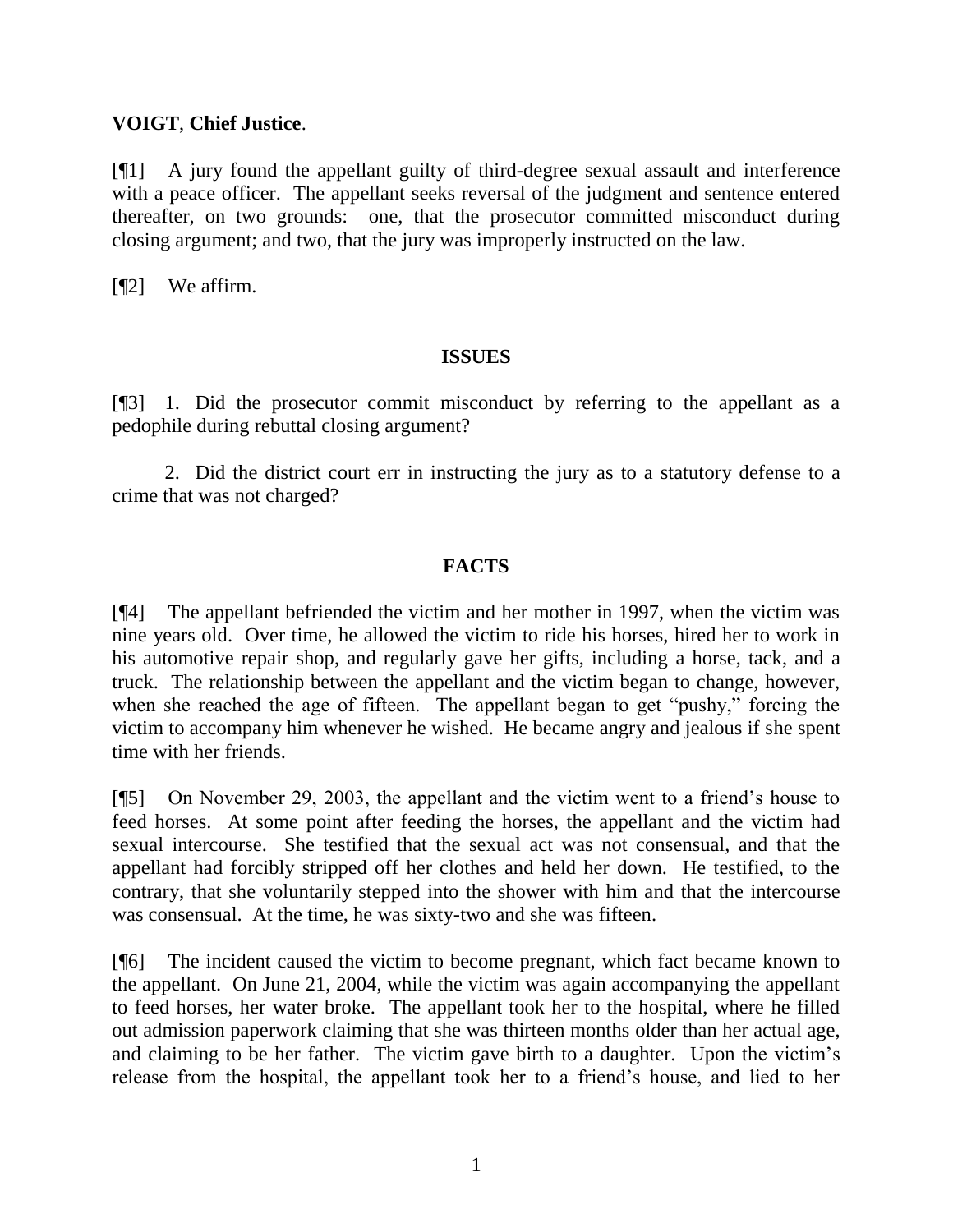mother and the police about her whereabouts. Three days later, police officers happened to chance upon the victim at the appellant's business. They returned her to her mother.

[¶7] Through an Amended Information, the appellant eventually was charged with three crimes: (1) third-degree sexual assault, a felony;<sup>1</sup> (2) interference with custody, a felony;<sup>2</sup> and (3) interference with a peace officer, a misdemeanor.<sup>3</sup> The jury found him guilty of the first and third counts, but not the second.

### **DISCUSSION**

## *Did the prosecutor commit misconduct by referring to the appellant as a pedophile during rebuttal closing argument?*

[¶8] The prosecutor's statement at issue was made during the State's rebuttal closing argument, and the statement was followed by an objection, so we apply the following standard of review:

> Where there has been an objection below, claims of prosecutorial misconduct are reviewed under a harmless error standard:

> > Wyoming Rule of Appellate Procedure 9.04 states that "any error, defect, irregularity or variance which does not affect substantial rights shall be disregarded by the reviewing court." Wyoming Rule of Criminal

 $\overline{a}$ 

<sup>2</sup> Wyo. Stat. Ann. § 6-2-204 (LexisNexis 2005) provides in pertinent part as follows:

(a) A person is guilty of interference with custody if, having no privilege to do so, he knowingly:

(ii) Fails or refuses to return a minor to the person entitled to custody.

 $3$  Wyo. Stat. Ann. § 6-5-204 (LexisNexis 2005) provides in pertinent part as follows:

(a) A person commits a misdemeanor punishable by imprisonment for not more than one (1) year, a fine of not more than one thousand dollars (\$1,000.00), or both, if he knowingly obstructs, impedes or interferes with or resists arrest by a peace officer while engaged in the lawful performance of his official duties.

<sup>&</sup>lt;sup>1</sup> Wyo. Stat. Ann. § 6-2-304 (LexisNexis 2005) provides in pertinent part as follows:

<sup>(</sup>a) An actor commits sexual assault in the third degree if, under circumstances not constituting sexual assault in the first or second degree:

<sup>(</sup>i) The actor is at least four (4) years older than the victim and inflicts sexual intrusion on a victim under the age of sixteen (16) years[.]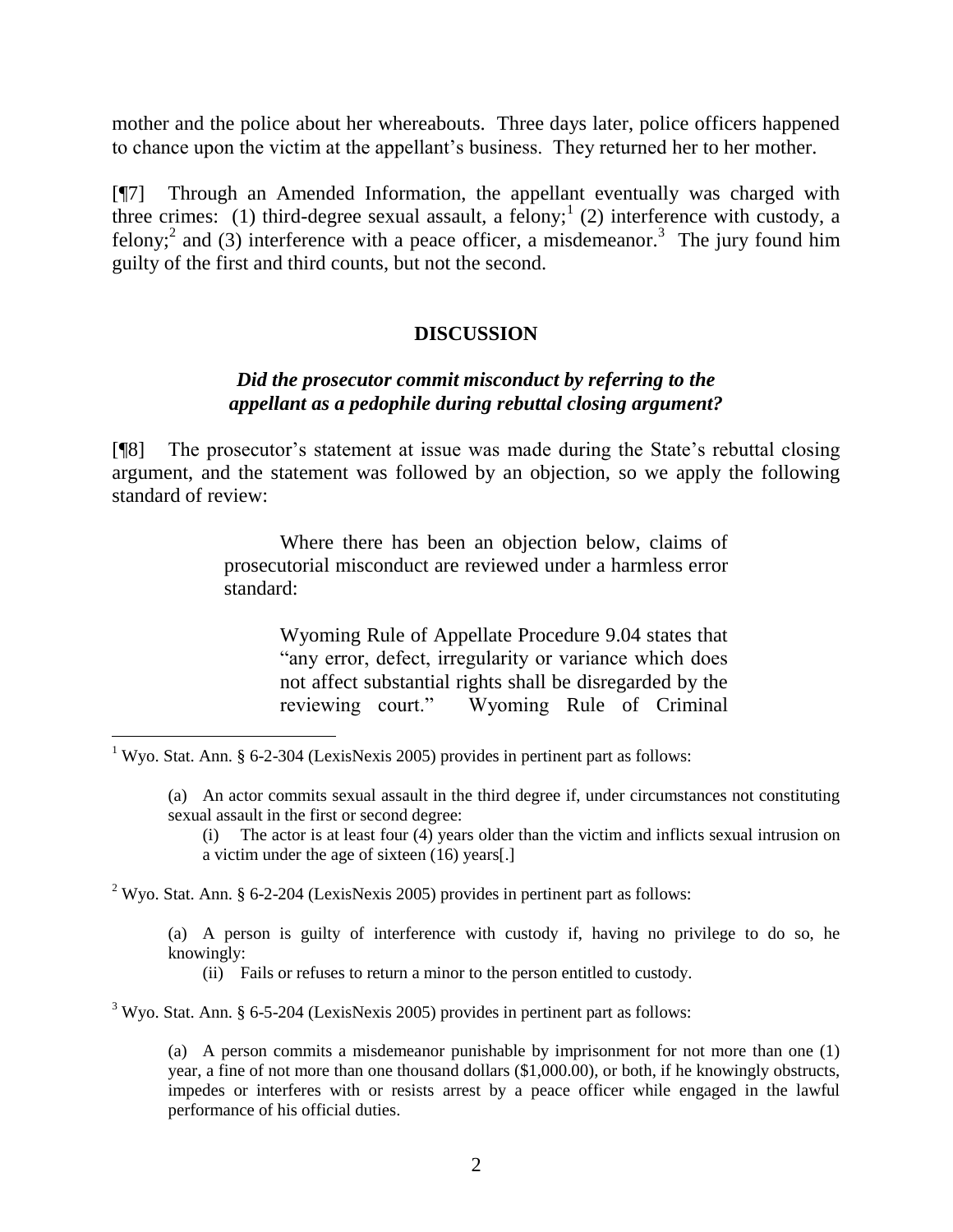Procedure 52(a) and Wyoming Rule of Evidence 103(a) contain similar provisions. The test for harmless error is as follows:

> ―An error is harmful if there is a reasonable possibility that the verdict might have been more favorable to the defendant if the error had never occurred. To demonstrate harmful error, the defendant must show prejudice under ‗circumstances which manifest inherent unfairness and injustice or conduct which offends the public sense of fair play."

*Condra v. State*, 2004 WY 131, ¶ 7, 100 P.3d 386, 389 (Wyo. 2004) (*quoting Dysthe v. State*, 2003 WY 20, ¶ 10, 63 P.3d 875, 881 (Wyo. 2003)). . . .

We decide claims of prosecutorial misconduct by reference to the entire record, and where the claim is one of improper argument, we consider it in the context of the entire argument. *Law* [*v. State*], 2004 WY 111, ¶ 12, 98 P.3d [181,] 191  $[(Wyo. 2004)]$ .... The question is whether, "based on the entire record, a reasonable possibility exists that, in the absence of the error, the verdict might have been more favorable to the accused." *Lopez v. State*, 2004 WY 103, ¶ 56, 98 P.3d 143, 157 (Wyo. 2004). ―The burden of establishing prosecutorial misconduct rests upon the appellant who raises the issue." *Lancaster v. State*, 2002 WY 45, ¶ 32, 43 P.3d 80, 94 (Wyo. 2002).

*Butcher v. State*, 2005 WY 146, ¶¶ 38-39, 123 P.3d 543, 554 (Wyo. 2005).

[¶9] This standard of review requires us to consider the challenged statement in the context of the entire closing argument, and also in the context of the entire trial. In his opening statement, the prosecutor described how the appellant met the victim and her mother, how the friendly relationship developed over time, and how the appellant frequently gave gifts to the victim. He did not suggest that the relationship was that of a pedophile grooming a victim. In his initial closing argument, he did make the following statements:

> I think you all know that the defendant knew exactly what he was doing all along. He manipulated [the victim] into a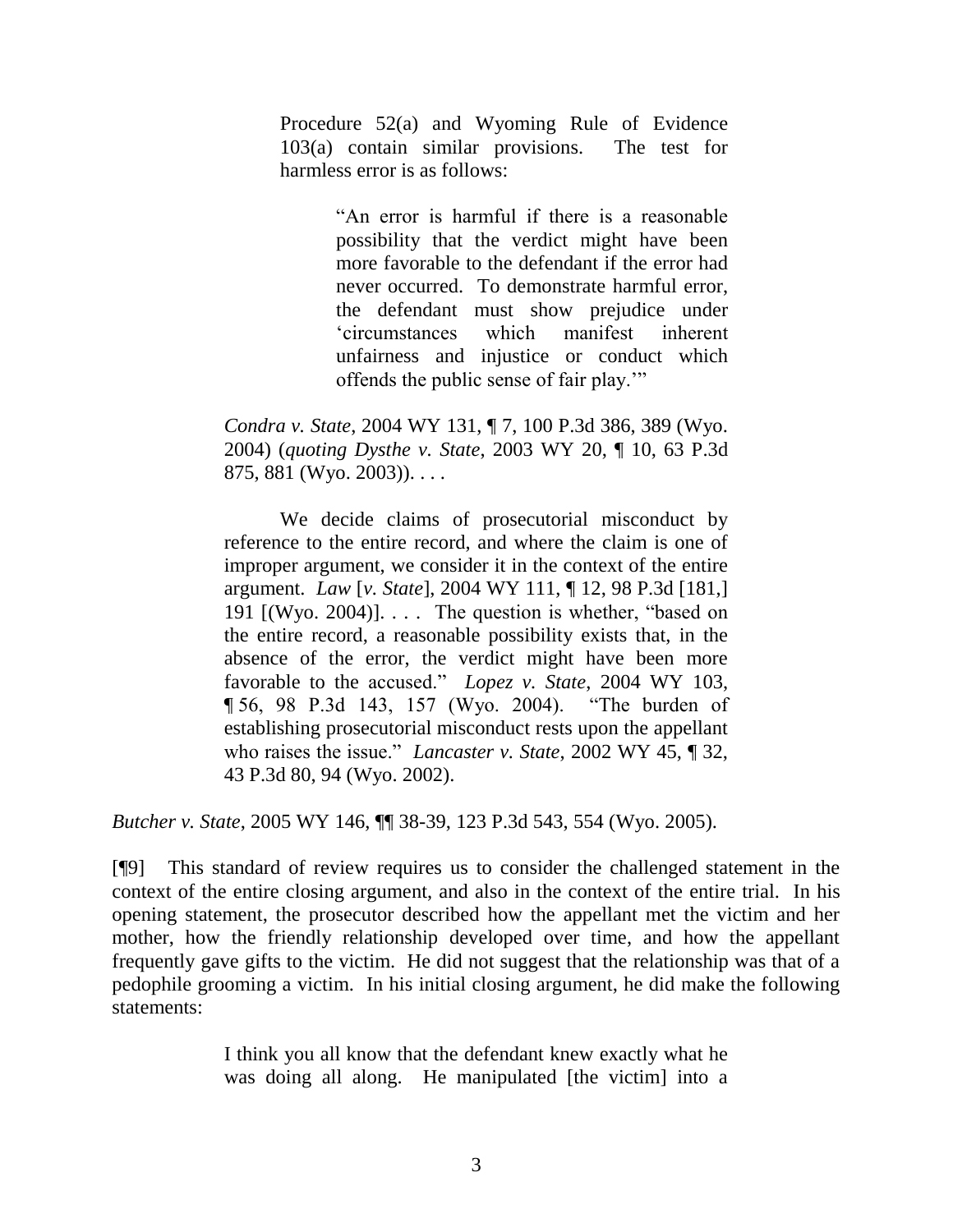position where he could have sex with her, and then he manipulated her into remaining quiet.

Defense counsel made no objection to these comments, choosing instead to respond to them in his own closing argument as follows:

> The way the State has this made up, though, it's like from the day that she was 9 years old, he's been heaping all these presents on her, so that he could commit – according to her, at least – a forcible rape at the age of 15. They asked you to listen to the facts and see if that makes sense.

[¶10] In his rebuttal closing, the prosecutor responded, in turn, with the following:

The defense argued that Joe Phillips – that in order to convict the defendant – you are going to have to believe that Joe Phillips had this sinister plan beginning at age 8, to shower [the victim] with presents and then employ [her], give her all his trust and responsibility, and that he fostered this relationship to the point where he could have sex with her at some point down the road.

I don't think you have to believe that in order to convict the defendant. But I think that's exactly what happened. It's called "grooming." And that's what pedophiles do.

[¶11] The bases for defense counsel's objection were that there had been no evidence admitted that the appellant was a pedophile, and that the prosecutor's statement was "simply inflammatory." The objection was overruled. We can readily conclude that the appellant is correct and that his objection should have been sustained. There was no such evidence presented to the jury, and the prosecutor's statements amounted to nothing less than his own testimony, which is forbidden. *Lafond v. State*, 2004 WY 51, ¶ 35, 89 P.3d 324, 336 (Wyo. 2004). Furthermore, calling the appellant a pedophile was certainly inflammatory, which is also forbidden. *Dysthe v. State,* 2003 WY 20, ¶ 24, 63 P.3d 875, 884-84 (Wyo. 2003).

 $[912]$  We cannot say, however, that the prosecutor's use of the word "pedophile" produced material prejudice to the appellant; that is, that the verdict might have been more favorable to the appellant had that single word not been uttered. It was not error for the prosecutor to describe the appellant's conduct with the victim as "manipulative" or "grooming," because those conclusions were reasonable inferences that could be drawn from the evidence that was presented. Inasmuch as the appellant admitted having sexual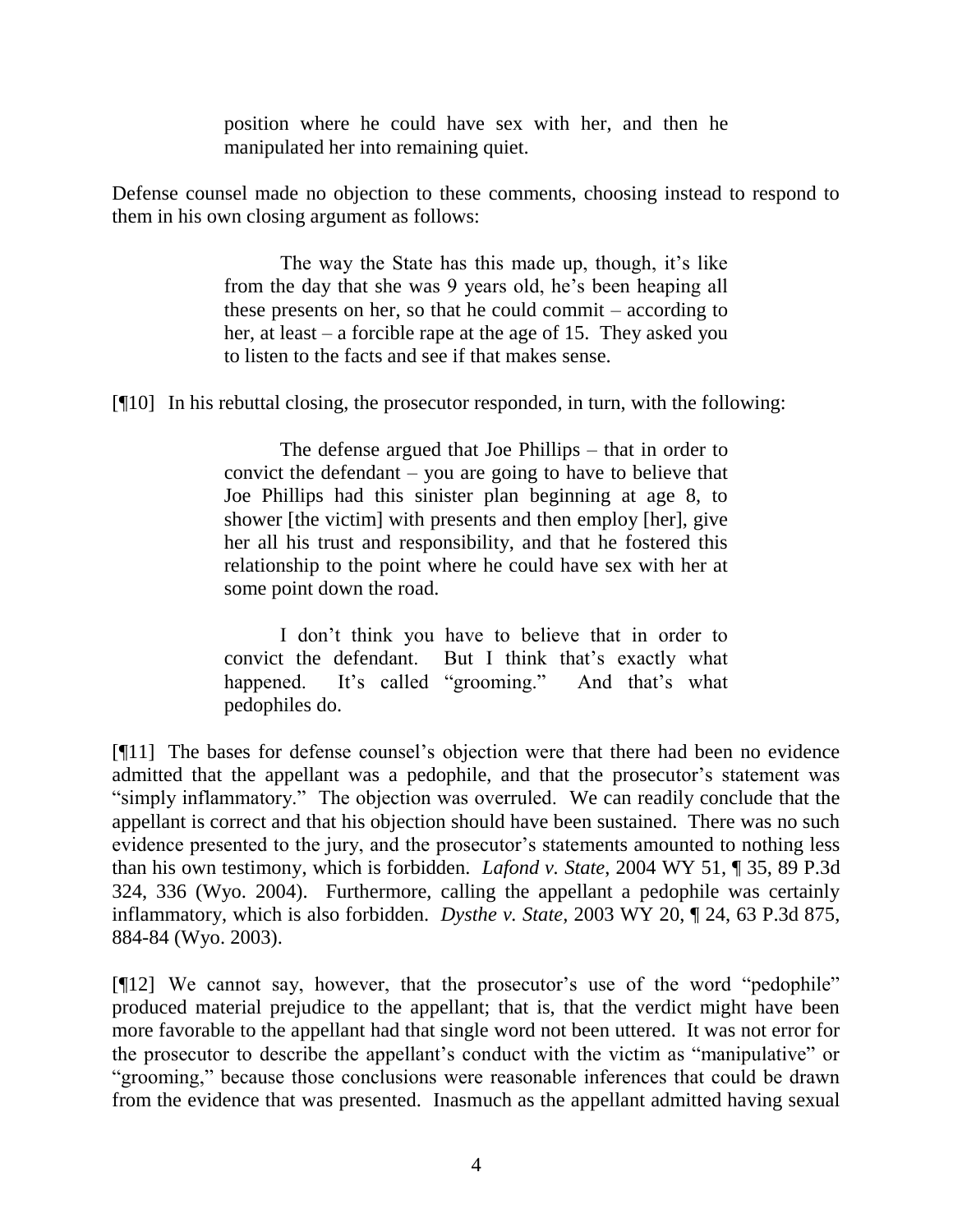intercourse with the victim on the date alleged, the only real issue regarding the thirddegree sexual assault charge was whether he knew her age at the time. With all of the testimony about that question throughout the trial, it is extremely doubtful that the use of this one irrelevant word affected the outcome.

# *Did the district court err in instructing the jury as to a statutory defense to a crime that was not charged?*

[¶13] The appellant was charged with third-degree sexual assault, in violation of Wyo. Stat. Ann. § 6-2-304(a)(i), which statute is set forth in detail in footnote 1 herein. As part of its pretrial submissions, the State proffered a jury instruction based upon WPJIC 10.303 (1978), a pattern instruction that exists today as WPJIC 23.10 (2004). The proferred instruction read as follows:

> It is no defense *to a charge of soliciting, procuring or knowingly encouraging a person under the age of sixteen (16) years to engage in illicit sexual relations intrusion* that the person under sixteen (16) years of age consented to engage in sexual relations.

(Emphasis added.) The instruction was given to the jury, over defense counsel's objection, that it was not directed toward the elements of the crime with which the appellant was charged.

[¶14] Defense counsel was right. The pattern instruction was derived from, and is a defense to the crime defined in, Wyo. Stat. Ann. § 14-3-104 (LexisNexis 2005), which reads as follows:

> Except under circumstances constituting sexual assault in the first, second or third degree as defined by W.S. 6-2-302 through 6-2-304, anyone who has reached the age of majority and who solicits, procures or knowingly encourages anyone under the age of sixteen (16) years or a person purported to be under the age of sixteen (16) years to engage in illicit sexual penetration or sexual intrusion as defined in W.S. 6-2-301 or knowingly causes or encourages any person to solicit, procure or encourage a person under the age of sixteen (16) years or a person purported to be under the age of sixteen (16) years to commit any illicit sexual penetration or sexual intrusion as defined in W.S. 6-2-301 is guilty of a felony, and upon conviction shall be imprisoned for a term of not more than five (5) years.